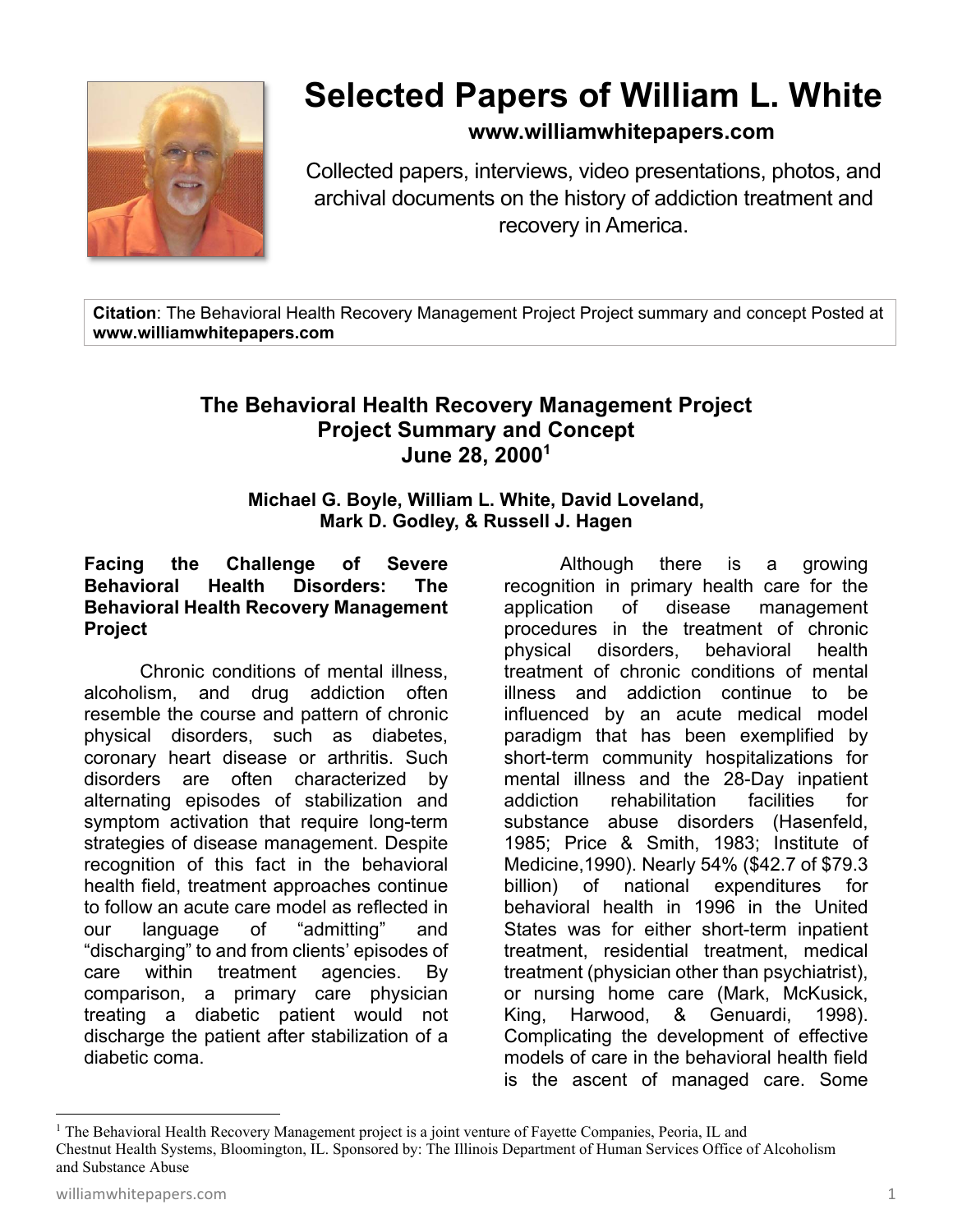providers and researchers are concerned that state level managed care models will place more emphasis on cost reduction and acute intervention strategies that are influenced primarily by the bottom line rather than on treatment efficacy (Goldman & Morrissey, 1997; Mechanic, Schlesinger, & McAlpine, 1995; Newman & Tejeda, 1996; Schlesinger & Gray, 1999). The growth of behavioral health managed care with an emphasis on cost reduction over treatment efficacy may lead to the elimination of progressive, community-based models of care that are considered costly in the short term.

Concurrent with the pervasive application of managed care and the perpetuation of the acute care model, there is a growing number of individuals with multiple treatment needs (e.g. comorbid conditions of mental illness and a substance abuse disorder) (Drake, Mercer-McFadden, Muesser, McHugo, & Bond, 1998; Regier et al. 1990), that cannot be met in the current fragmented and segregated treatment system (Minkoff, 1987). Individuals with comorbid conditions, such as mental illness and an addiction, find themselves facing an increasingly complex and categorically segregated service system in which no agency has the capacity to meet their complex and often long-term needs (Krauss, 1989; Morrissey, 1999; NASADAD; 1998; Ridgely, Goldman, & Willenbring, 1990). The result of this fragmented treatment system is a perpetual pattern of exclusions, extrusions ("administrative discharges"), revolving admissions and discharges, inappropriate and potentially harmful treatment interventions such as unneeded institutionalization (e.g. incarceration) and "dumping" of individuals with complex treatment needs (Drake, Mueser, Clark, & Wallach, 1996; Ridgely, Goldman, Willenbring, 1990; Torrey, Erdman, Wolfe, & Flynn, 1990).

Finally, there is a well-documented gap between the known effectiveness of treatment approaches and the application of these practices in applied settings. While research has shown treatment for mental health and chemical dependency to be as

effective as treatments for other chronic disorders, such as forms of heart disease, diabetes and some mental illness (Leshner, 1999), there is a wide breach between research and practice (Fichtner, Luchins, Malan, & Hanrahan, 1999; Francis, Docherty, & Kahn, 1996; Norquist, Lebowitz, & Hyman, 1999). There are also wide variations in treatment practices among similar populations with similar needs (Gilbert et al. 1998). In addition, many factors (e.g., funding constraints) prevent the dissemination and widespread application of numerous innovative programs in both mental health and substance abuse treatment (Torrey, 1990). The gap between clinical research and clinical practice has become a growing concern at the national level (Institute of Medicine, 1990; Institute of Medicine, 1998).

A possible solution to these compounding issues is a reconceptualization of the current behavioral health system in terms of integration across disciplines and the adoption of a service model that transcends the limitations of the traditional acute medical model (Krauss, 1989; Lebowitz & Harris, 2000; Minkoff, 1989; Norquist, Lebowitz, & Hyman, 1999; Osher, 1996). Additionally, the rise of the consumer/survivor movement in the United States is consistent with a shift from the deficit-focused professionally-driven medical model toward a strength-based approach. The latter supports the tenants of recovery over maintenance and self-determination over institutional dependency (Anthony, 1993; Chamberlin, 1990; Kaufmann, 1999).

The need to re-conceptualize the behavioral health service delivery model has provided the impetus for the development of the Behavioral Health Recovery Management Project (BHRMP), a multidisciplinary project established through the Illinois Department of Human Service's Office of Alcoholism and Substance Abuse to develop comprehensive disease management guidelines for the treatment of chronic conditions of mental illness and substance abuse disorders. The purpose of BHRMP is to develop evidence-based practice guidelines for behavioral health,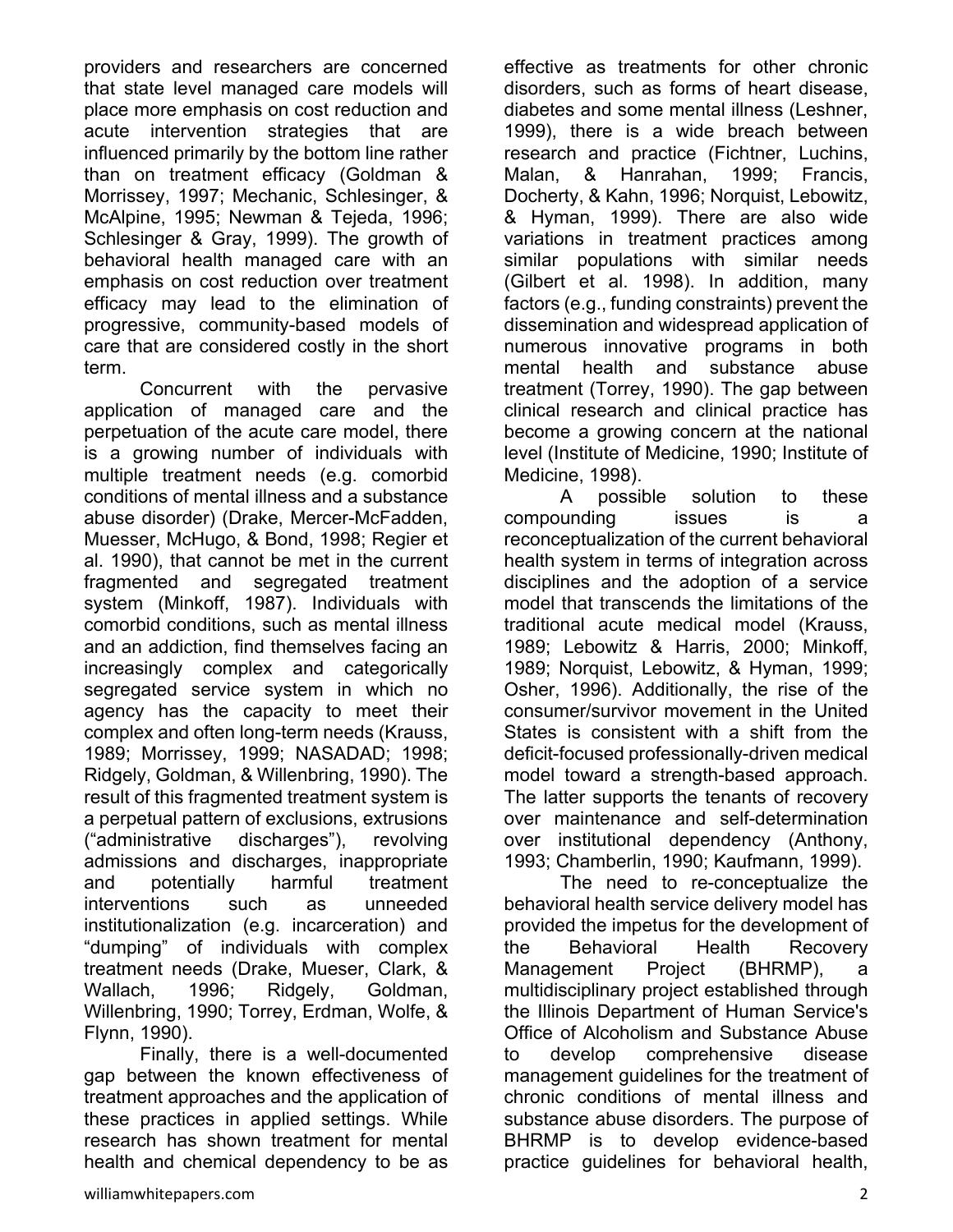apply research to investigate the validity, cost, and utility of these guidelines, and disseminate these models with references for additional resources and training for implementation.

 The guiding principles of the BHRMP are that:

- Individuals can engage in a process of recovery from chronic conditions of mental illness and drug and alcohol addictions.
- Treatment services should be ongoing and matched in type, duration, and intensity to the needs of individuals.
- Treatment is guided by a strengthbased paradigm of service delivery (Rapp, 1998; Saleebey, 1997).
- Primary health, mental health, and substance abuse treatment should be integrated within providers and systems (Osher, 1996).
- A biopsychosocial approach to treatment interventions (Engel, 1977; Smith & Nicassio, 1995).
- Treatment is guided by evidencebased protocols (Rush, Rago, & Crimson, 1999; Vega, 1999).
- The community is an oasis of natural resources such as selfhelp/mutual-help organizations, religious organizations, housing supports, consumer-driven services, and social networks (Kisthardt, 1997) that should be incorporated into the treatment protocol (McKnight,1995).

 Pharmaceutical companies and a few progressive staff model HMOs have pioneered disease mangement in general healthcare to address chronic illness. This approach frequently utilizes case management to coordinate the efforts of multi-disciplinary providers and employs evidence-based practice guidelines. A key component of a disease management program is the involvement of the client, his or her family and significant others as

partners in the management of the illness. Educational programs, skills training and various audio/visual supports are used to empower the consumer to manage their condition. Empowerment of the consumer and the crucial theme of recovery in both the substance abuse and mental health fields have led this project to utilize the term "recovery management" rather than disease management. Recovery management is the mobilization and integration of personal, family, professional and indigenous community resources toward the goal of enhancing the duration and quality of life of those experiencing severe and persistent behavioral health disorders.

Recovery management offers promise for improving outcomes in the treatment of chronic behavioral health conditions and long-term cost effectiveness. The BHRM project will establish the basis of treating serious mental illness and chemical dependency as chronic diseases, establish principles in developing a recovery management approach, identify the best clinical guidelines that are evidence-based and/or consensus derived, test the guidelines in community settings, modify as necessary, and convert the guidelines to clinical algorithms where practical. Particular emphasis will be placed on identifying or developing longitudinal systems to assist individuals to manage their recovery from both substance abuse and mental illness. New approaches that will guide behavioral health organizations in service delivery are also anticipated. A web site will be used to communicate progress and issues to the field.

#### **References**

Anthony, W.A. (1993). Recovery from mental illness: The guiding vision of the mental health service system in the 1990s. Psychosocial Rehabilitation Journal, 16, 11- 23.

Chamberlin, J. (1990). The expatients' movement: Where we've been and where we're going. The Journal of Mind and Behavior, 11, 323-336.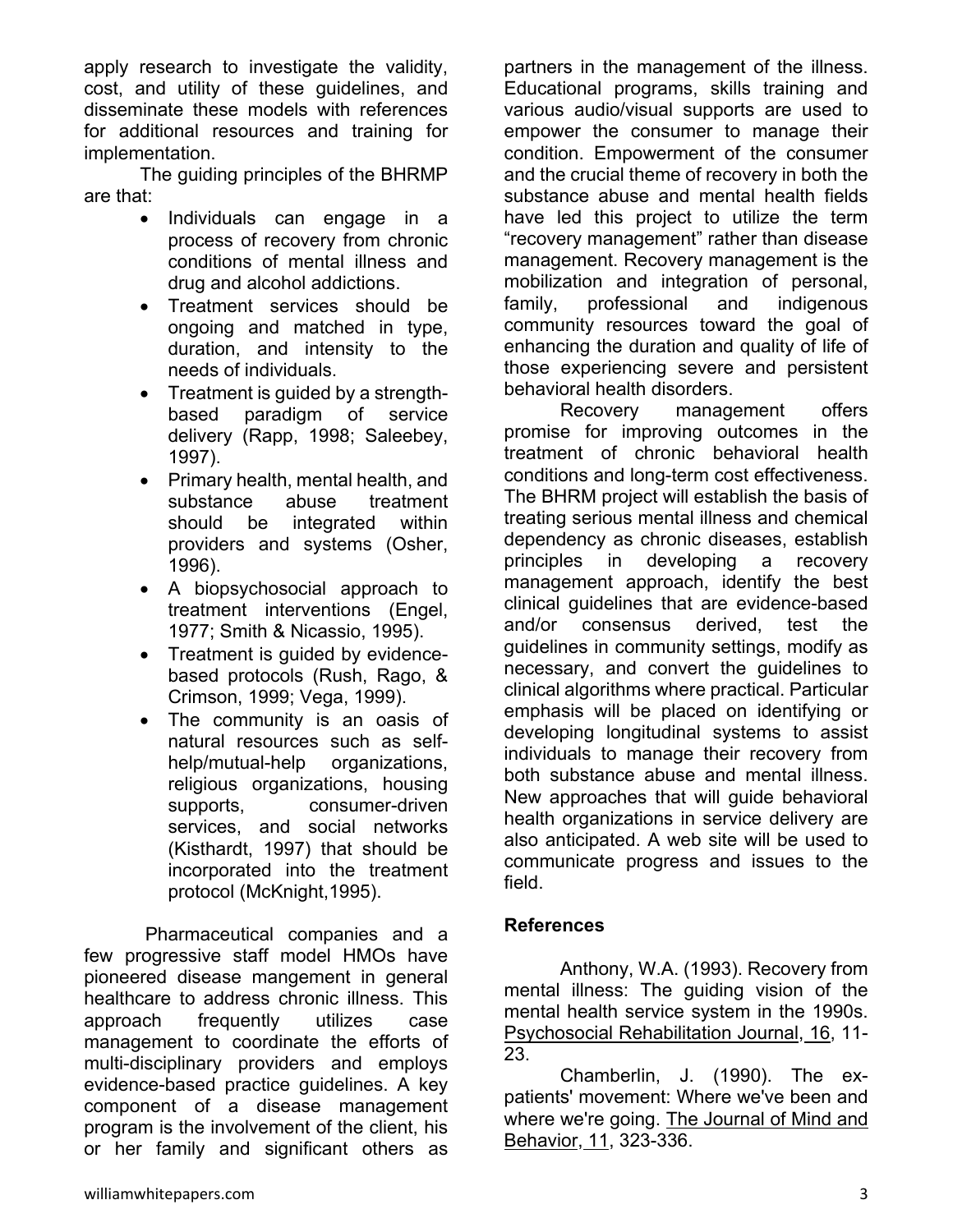Drake, R.E., Mercer-McFadden, C., Muesser, K.T., McHugo, G.J., & Bond, G.R. (1998). A review of integrated mental health and substance abuse treatment for patients with dual disorders. Schizophrenia Bulletin, 24, 589-608.

Drake, R.E., Mueser, K.T., Clark, R.E., & Wallach, M.A. (1996). The course, treatment, and outcome of substance disorder in persons with severe mental illness. American Journal of Orthopsychiatry, 66(1), 42-51.

Engel, G.L. (1977). The need for a new medical model: A challenge to biomedicine. Science, 196, 129-136.

Fichtner, C.G., Luchins, D.J., Malan, R.D., & Hanrahan, P. (1999). Real-world pharmacotherapy with novel antipsychotics. Journal of Practicing Psychiatry and Behavioral Health, 5, 37-43.

Frances, A., Docherty, J.P., & Kahn, D.A. (1996). The expert consensus guideline series: Treatment of schizophrenia. The Journal of Clinical Psychiatry, 57, Supplement 12B.

Gilbert, D.A., Altshuler, K.Z., Rago, W.V., Shon, S.P., Drismon, M.L., Toprac, M.G., & Rush, A.J. (1998). Texas medication algorithm project: Definitioins, rationale, and methods to develop medication algorithms. Journal of Clinical Psychiatry, 59, 345-351.

Goldman, H.H., & Morrissey, J.P. (1997). A conceptual framework for evaluating the intersystem impacts of managed behavioral health care: Report on a roundtable discussion. Rockville, MD: Substance Abuse and Mental Health Services Administration.

Hasenfeld, Y. (1985). Community mental health centers as human service organizations. American Behavioral Scientist, 28, 655-668.

Institute of Medicine. (1990). Broadening the base of treatment for alcohol problems. Washington, DC: National Academy Press.

Institute of Medicine. (1998). Bridging the Gap Between Practice and Research, Washington, DC: National Academy Press.

Kaufmann, C. L. (1999). An introduction to the mental health consumer movement. In A. Horwitz & T. Scheid (Eds.),

A handbook for the study of mental health: Social contexts, theories, and systems (pp. 493-507). Cambridge: Cambridge University Press,

 Kisthardt, W. (1997). The strengths model of case management: Principles and helping functions. In D. Saleeby (Ed.), The strengths perspective in social work practice (2nd ed.) (pp. 97-114). New York: Longman.

Krauss, J.B. (1989). New conceptions of care, community, and chronic mental illness. Archives of Psychiatric Nursing, 3, 281-287.

Lebowitz, B.D., Harris, H.W. (2000). Efficacy and effectiveness: From regulatory to public health models. In I. Katz & D. Oslin (Eds.), Annual review of gerontology and geriatrics: Focus on psychopharmacologic interventions in late life (vol. 19). (pp. 3-12). New York: Springer

Leshner, A.I., (1999, June 11). Why shouldn't society treat substance abusers? [Letter to the editor]. Los Angeles Times.

Mark, T., McKusick, D., King, E., Harwood, H., & Genuardi, J., (1998). National Expenditures for Mental Health, Alcohol and other Drug Abuse Treatment (DHHS publication No. SMA 98-3255). Rockville, MD: Substance Abuse and Mental Heath Services Administration.

McNight, J. (1995) The careless society: Community and its counterfeits. New York: Basic Books.

Mechanic, D., Schlesinger, M., & McAlpine, D.D. (1995). Management of mental health and substance abuse services: State of the art and early results. The Milbank Quarterly, 73, 19-55.

Minkoff, K. (1987). Beyond deinstitutionalization: A new ideology for the postinstitutional era. Hospital and Community Psychiatry, 38, 945-950.

Minkoff, K. (1989). An integrated treatment model of dual diagnosis of psychosis and addiction.

Morrissey, J.P. (1999). Integrating service delivery systems for persons with a severe mental illness: Definitions and perspectives. In A. Horwitz & T. Scheid (Eds.), A handbook for the study of mental health: Social contexts, theories, and